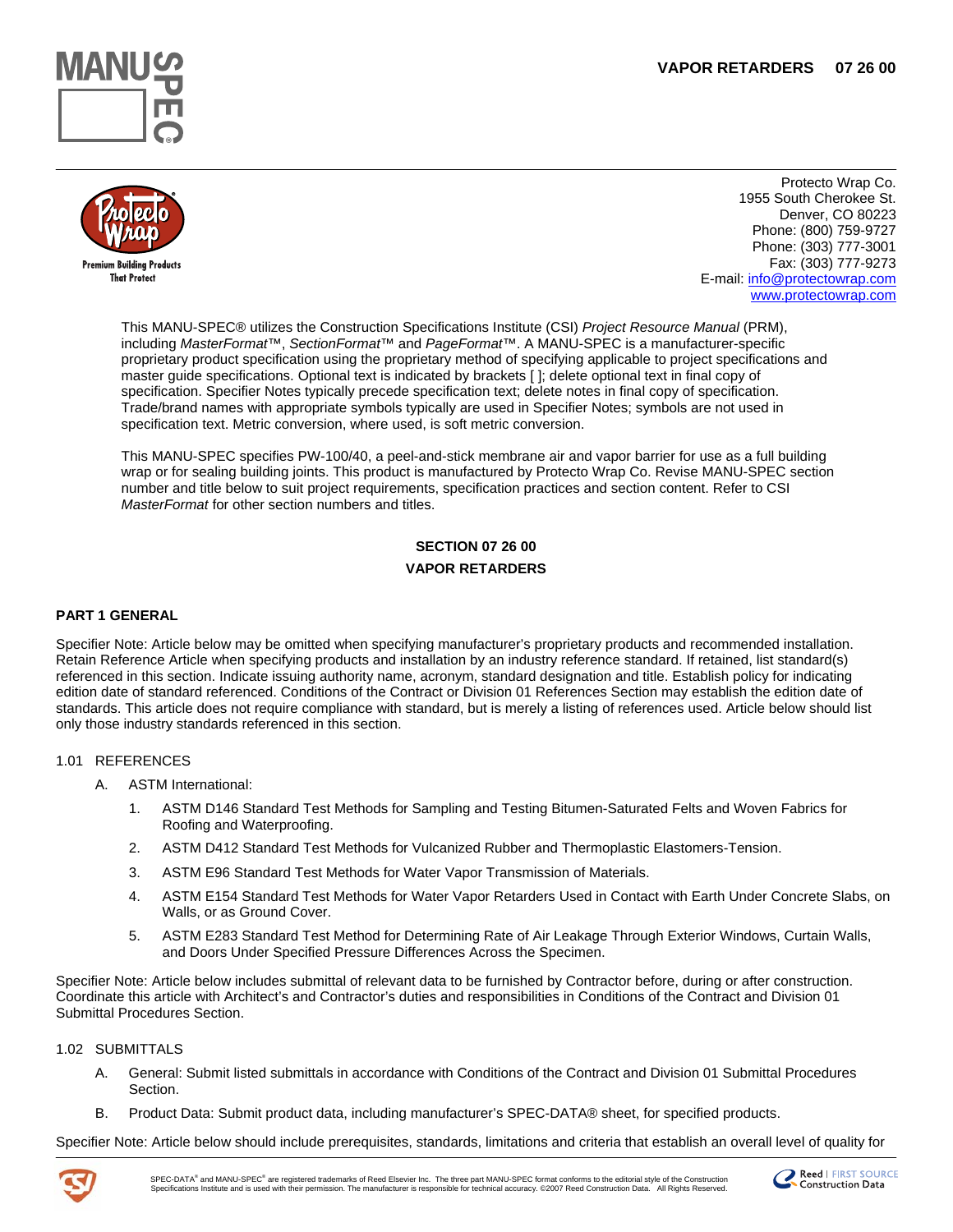

Protecto Wrap Co.

products and workmanship for this section. Coordinate article below with Division 01 Quality Assurance Section.

C. Samples: Submit 6 inch  $\times$  6 inch (152  $\times$  152 mm) samples of specified membrane(s).

# 1.03 QUALITY ASSURANCE

Specifier Note: Paragraph below should list obligations for compliance with specific code requirements particular to this section. General statements to comply with a particular code are typically addressed in Conditions of the Contract and Division 01 Regulatory Requirements Section. Repetitive statements should be avoided.

- A. Regulatory Requirements and Approvals: [Specify applicable requirements of regulatory agencies.].
	- 1. [Code agency name].
		- a. [Report or approval number].

Specifier Note: Article below should include special and unique requirements. Coordinate article below with Division 01 Product Requirements Section.

# 1.04 DELIVERY, STORAGE & HANDLING

- A. General: Comply with Division 01 Product Requirements Section.
- B. Delivery: Deliver materials in manufacturer's original, unopened, undamaged containers with identification labels intact.
- C. Storage and Protection: Store materials protected from exposure to harmful environmental conditions and at temperature and humidity conditions recommended by the manufacturer.

#### 1.05 WARRANTY

- A. Project Warranty: Refer to Conditions of the Contract for project warranty provisions.
- B. Manufacturer's Warranty: Submit, for Owner's acceptance, manufacturer's standard warranty document executed by authorized company official. Manufacturer's warranty is in addition to, and not a limitation of, other rights Owner may have under Contract Documents.
	- 1. Warranty Period: 5 years commencing on Date of Substantial Completion.

# **PART 2 PRODUCTS**

Specifier Note: Retain article below for proprietary method specification. Add product attributes, performance characteristics, material standards and descriptions as applicable. Use of such phrases as "or equal" or "or approved equal" or similar phrases may cause ambiguity in specifications. Such phrases require verification (procedural, legal and regulatory) and assignment of responsibility for determining "or equal" products.

# 2.01 AIR/VAPOR BARRIER

Specifier Note: Paragraph below is an addition to CSI *SectionFormat* and a supplement to MANU-SPEC. Retain or delete paragraph below per project requirements and specifier's practice.

- A. Manufacturer: Protecto Wrap Co.
	- 1. Contact: 1955 South Cherokee St., Denver, CO 80223; Telephone: (800) 759-9727, (303) 777-3001; Fax: (303) 777-9273; E-mail: [info@protectowrap.com;](mailto:info@protectowrap.com) website: [www.protectowrap.com.](http://www.protectowrap.com/)

Specifier Note: Edit Paragraph below to suit project requirements. If substitutions are permitted, edit text below. Add text to refer to Division 01 Project Requirements (Product Substitutions Procedures) Section.

B. Substitutions: No substitutions permitted.

#### 2.02 MATERIALS

Specifier Note: Refer to manufacturer's SPEC-DATA sheet for substrates to which these membranes can be applied. Retain one or both in accordance with project requirements. If both are retained, coordinate locations with drawings.

A. Composition: SBS modified, rubberized asphalt sheet waterproofing membrane with polyethylene topping.



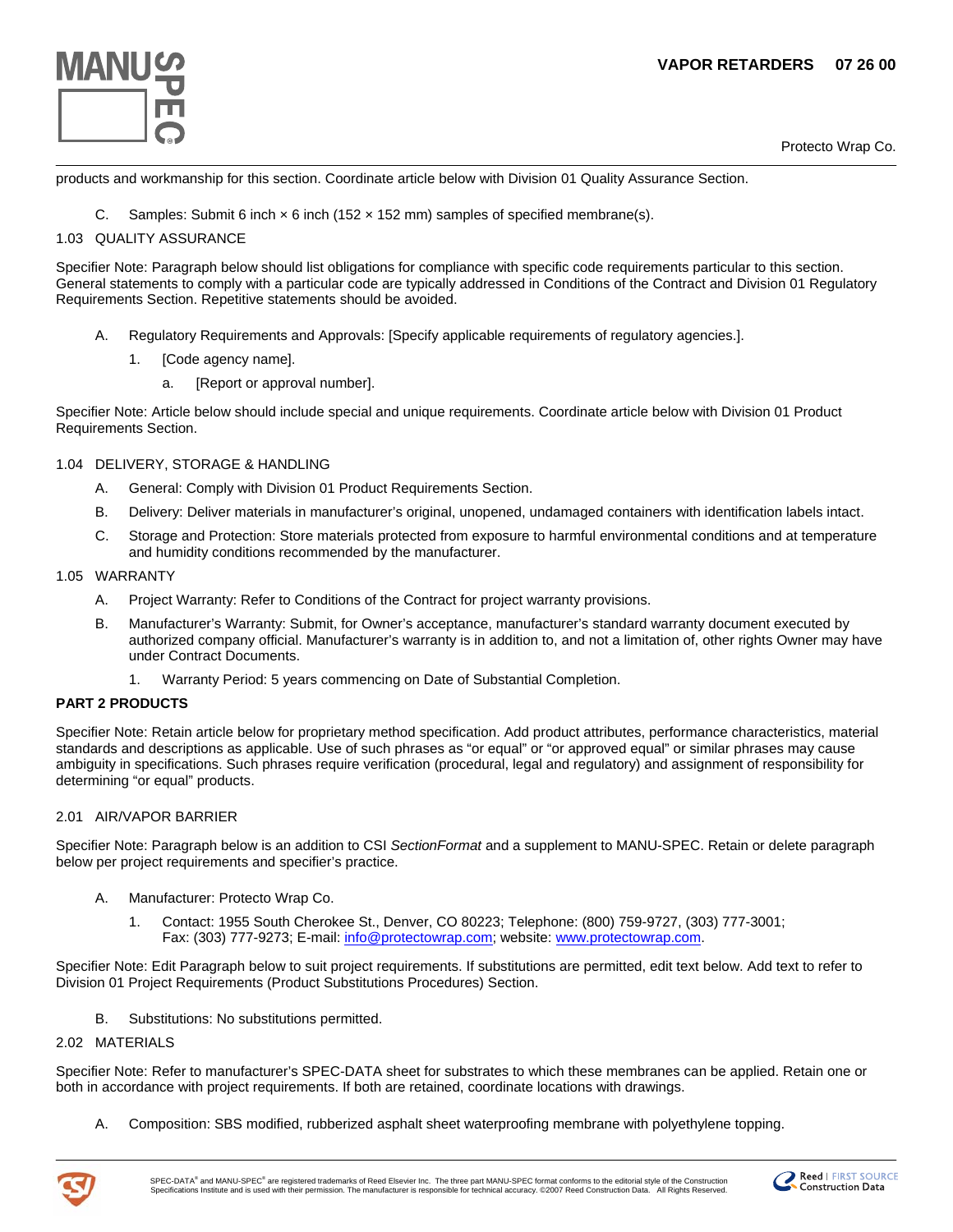Protecto Wrap Co. **®**



Specifier Note: Select required membrane below.

- B. PW-100/40, 40 mils (1 mm) thick.
	- 1. Pliability (ASTM D146): Unaffected when bent 180 degrees over a 1 inch (25.4 mm) mandrel at -25 degrees F (-32 degrees C).
	- 2. Tensile Strength (Membrane) (ASTM D412 (Die C) Modified): Not less than 250 psi (1.7 MPa).
	- 3. Elongation to Ultimate Failure (ASTM D412 (Die C) Modified): Not less than 300%.
	- 4. Puncture Resistance (ASTM E154): Not less than 40 lb (178 N) when stretched by blunt object.
	- 5. Permeance of In-Place System (ASTM E283): Not more than 0.25 cubic feet per minute per square foot (0.01  $l/s/m^2$ ) when tested with a pressure difference of 75 Pa.
	- 6. Resistance to 2 kPa Air Pressure Difference (ASTM E283): No increase in equivalent leakage area.
	- 7. Permeance Metric Perms (ASTM E96 (Method B)): Not more than 0.009 perm (0.517 ng/(Pa  $\times$  s  $\times$  m<sup>2</sup>)).
- C. PW-100/60, 60 mils (1.5 mm) thick.
	- 1. Pliability (ASTM D146): Unaffected when bent 180 degrees over a 1 inch (25.4 mm) mandrel at -25 degrees F (-32 degrees C).
	- 2. Tensile Strength (Membrane) (ASTM D412 (Die C) Modified): Not less than 250 psi (1.7 MPa).
	- 3. Elongation to Ultimate Failure (ASTM D412 (Die C) Modified): Not less than 300%.
	- 4. Puncture Resistance (ASTM E154): Not less than 40 lb (178 N) when stretched by blunt object.
	- 5. Permeance of In-Place System (ASTM E283): Not more than 0.25 cubic feet per minute per square foot (0.01  $l/s/m^2$ ) when tested with a pressure difference of 75 Pa.
	- 6. Resistance to 2 kPa Air Pressure Difference (ASTM E283): No increase in equivalent leakage area.
	- 7. Permeance Metric Perms (ASTM E96 (Method B)): Not more than 0.009 perm (0.517 ng/(Pa  $\times$  s  $\times$  m<sup>2</sup>)).

# 2.03 ACCESSORIES

Specifier Note: See manufacturer's SPEC-DATA sheet for information on accessories below.

- A. No. 100 Primer.
- B. No. 100 VOC Primer.
- C. No. 6000 Water-Based Primer.
- D. Protecto Sealant 25XL.

Specifier Note: Mastic below is used for sealing detail cuts, membrane terminations and penetrations and should always be retained.

E. JS160H Mastic.

# **PART 3 EXECUTION**

Specifier Note: Paragraph below is an addition to CSI *SectionFormat* and a supplement to MANU-SPEC. Retain or delete paragraph below per project requirements and specifier's practice.

# 3.01 MANUFACTURER'S INSTRUCTIONS

A. Compliance: Comply with manufacturer's product data, including product technical bulletins, product catalog installation instructions and product carton instructions for installation.

#### 3.02 EXAMINATION

A. Site Verification of Conditions: Verify that substrate conditions, which have been previously installed under other sections, are acceptable for product installation in accordance with manufacturer's instructions.

## 3.03 PREPARATION

A. Prepare surfaces using the methods recommended by the manufacturer for achieving the best result for the substrate under the project conditions.